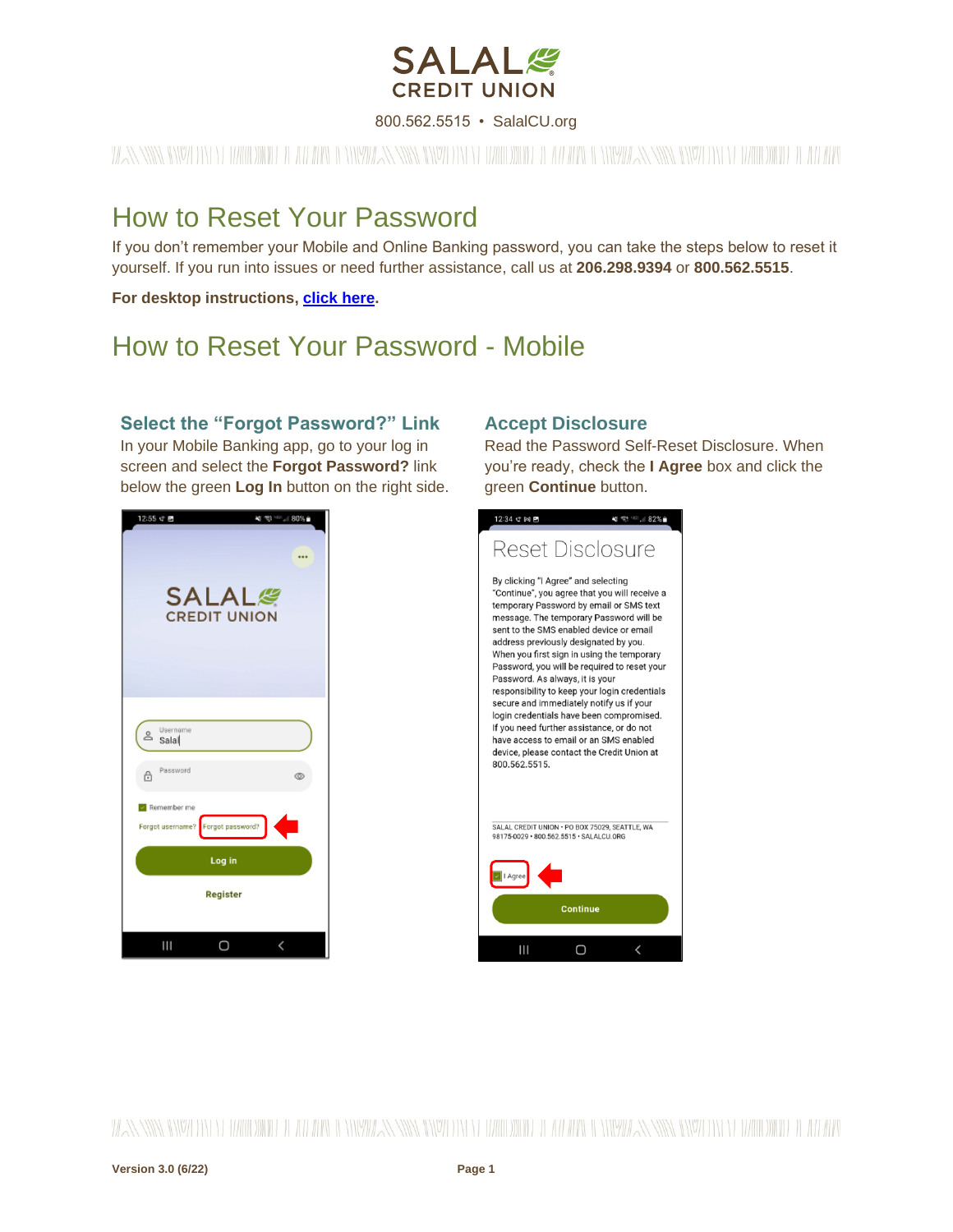### WANNING CHARLEN DIE HELLEN DER HELLEN IN HINDELANDEN GINZU DIE HELLEN DIE HELLEN IN HINDELANDING GINZU DIE HELLEN DIE HELLEN **Password Reset**

### **Enter Identifying Information**

Input the required information to verify your identity. This information must match what Salal currently has on file for you. Once completed, click the green **Continue** button.

|                                                                                                                                                                                                                                                                                                                                                                                                                              | <b>Verify your identity</b>          |   |
|------------------------------------------------------------------------------------------------------------------------------------------------------------------------------------------------------------------------------------------------------------------------------------------------------------------------------------------------------------------------------------------------------------------------------|--------------------------------------|---|
| Enter the information below to verify your<br>Salal Credit Union account. Your account<br>number can be found on your monthly<br>statement or account agreement. DO NOT<br>include the zeros at the beginning of your<br>account number. Business Banking users<br>please enter your business TIN/EIN number<br>instead of your SSN. For your security, you<br>will be locked out of the system after 3<br>invalid attempts. |                                      |   |
| Username                                                                                                                                                                                                                                                                                                                                                                                                                     |                                      |   |
| Email                                                                                                                                                                                                                                                                                                                                                                                                                        |                                      |   |
|                                                                                                                                                                                                                                                                                                                                                                                                                              | Personal - Use SSN<br>Business - Use | ග |
| TIN/EIN                                                                                                                                                                                                                                                                                                                                                                                                                      |                                      |   |
| Zip Code                                                                                                                                                                                                                                                                                                                                                                                                                     |                                      |   |

### **Password Reset Method**

Select the method you would like a verification code sent to for resetting your password.

Next, input the verification code you were provided and select **Verify**.

| Password reset method                                                                          | Step 4 of 4                                                                                                   |
|------------------------------------------------------------------------------------------------|---------------------------------------------------------------------------------------------------------------|
| <b>SMS Text</b><br>A one-time code will be sent to your mobile phone.                          | <b>Verification code</b><br>Enter the 6 digit time-based one time<br>passcode from your security application. |
| Time-based One Time Passcode<br>A one-time passcode generated on your security<br>application. | Enter Code<br>Enter code shown in your two-factor authentication app                                          |
| Email<br>A one-time code will be sent to your email address.                                   | Change method                                                                                                 |
| Voice call<br>You will get a call that reads a one-time code to you.                           |                                                                                                               |

WANNING TOWN TO THE WILLOW HE LEVEL TO THE WARD ON THE WILLOW WILLOW TO THE WILLOW TO THE WILLOW TO THE WILLOW WILLOW TO THE WILLOW TO THE TELL THAT THE THE WILLOW TO THE TELL THAT THE TELL THAT THE TELL THAT THE TELL THAT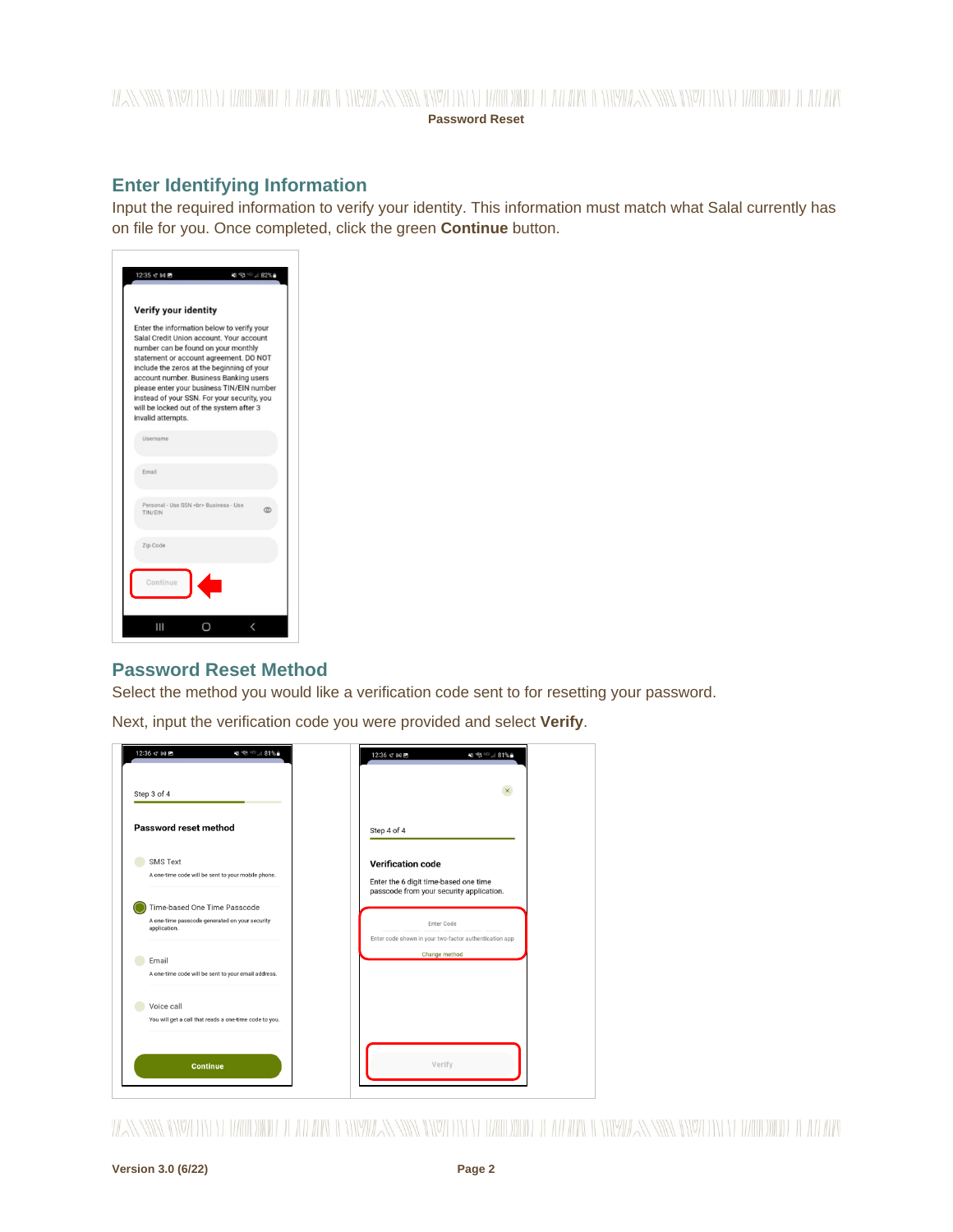### WANNING CHARLEN DIE HELLEN DER HELLEN IN HINDELANDEN GINZU DIE HELLEN DIE HELLEN IN HINDELANDING GINZU DIE HELLEN DIE HELLEN **Password Reset**

## **Password Change**

Next you will create a new password. Your new password must be at least eight (8) characters in length and contain at least:

- One lowercase letter
- One uppercase letter
- One number
- One special character

*Note: Your password cannot contain your member number or Social Security number.*

Enter your new password, confirm the new password, and then select the green **Continue** button.

| <b>Create your password</b><br>Please create a new password to<br>continue. Your password must have a<br>minimum of eight (8) characters and<br>include at least one (1) of each of the<br>following | Please create a new password to<br>continue. Your password must have a<br>minimum of eight (8) characters and<br>include at least one (1) of each of the<br>following<br>· Uppercase letter<br>· Lowercase letter<br>· Number<br>· Special character (ex. !, ?, -, #) |
|------------------------------------------------------------------------------------------------------------------------------------------------------------------------------------------------------|-----------------------------------------------------------------------------------------------------------------------------------------------------------------------------------------------------------------------------------------------------------------------|
| · Uppercase letter<br>· Lowercase letter<br>· Number<br>· Special character (ex. !, ?, -, #)                                                                                                         | Password<br>சி<br>$\circledcirc$                                                                                                                                                                                                                                      |
| Password<br>۴<br>$\circledcirc$                                                                                                                                                                      | Password Strength is Strong<br>Confirm Password<br>A<br>$\circledcirc$                                                                                                                                                                                                |
|                                                                                                                                                                                                      | Matches<br>Continue                                                                                                                                                                                                                                                   |
| Confirm Password<br>A<br>$^{\circ}$                                                                                                                                                                  |                                                                                                                                                                                                                                                                       |

## **Need Help? Give Us a Call**

If you have questions or need further assistance, feel free to call our Virtual Branch at **206.298.9394** or **800.562.5515**.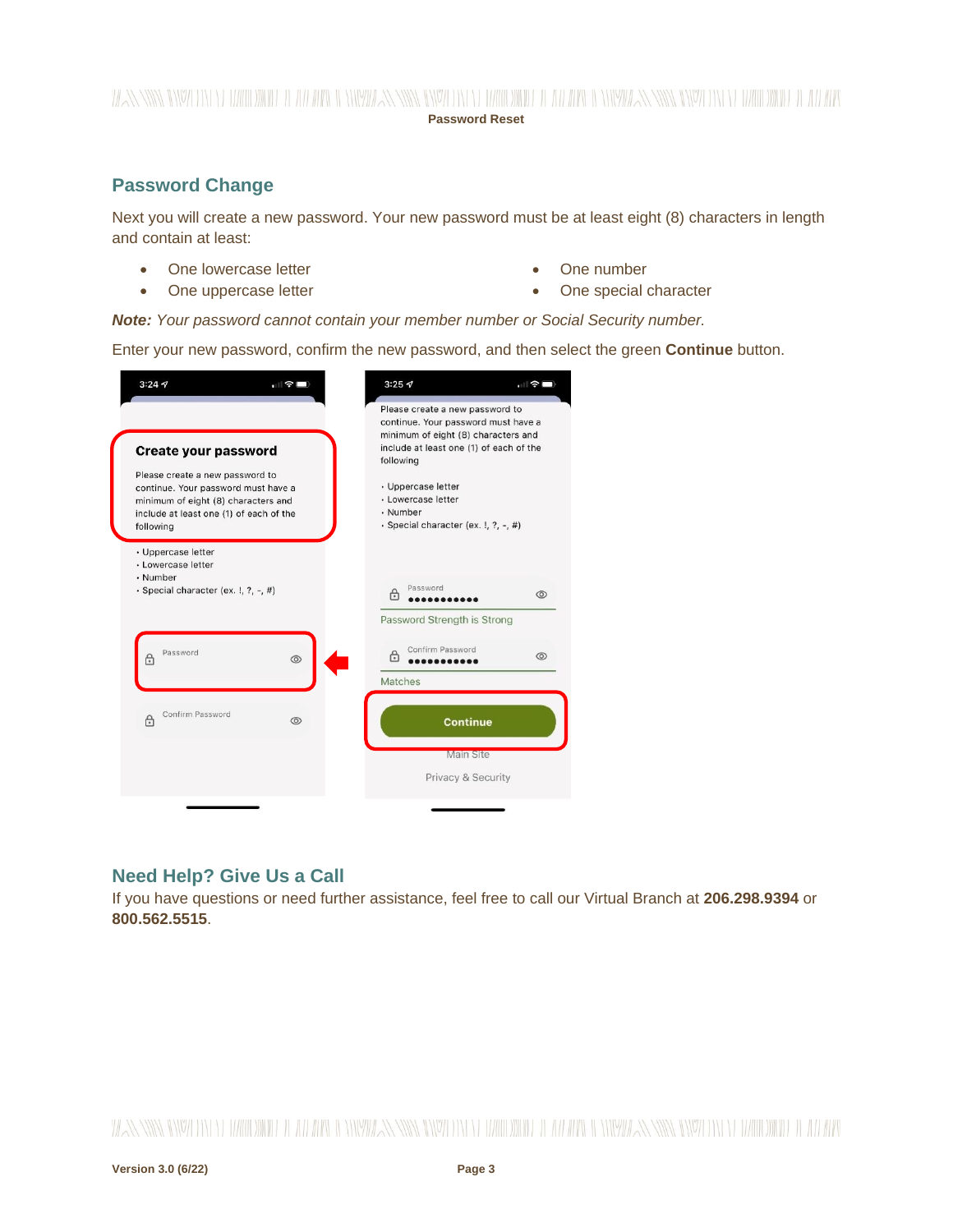# <span id="page-3-0"></span>How to Reset Your Password - Desktop

If you don't remember your Online Banking password, you can take the steps below to reset it yourself. If you run into issues or need assistance, call us at **800.562.5515**.

### **Select the "Forgot Password?" Link**

For Online Banking, go to our homepage at **SalalCU.org** and find the Online Banking login box on the upper right. Select the **Forgot Password?** link toward the bottom of login box.



### **Accept Disclosure**

Read the Password Self-Reset Disclosure. When you're ready, check the **I Agree** box and click the green **Continue** button.



## **Enter Identifying Information**

Input the required information that pertains to your identity and account. This information must match what Salal currently has on file for you. Once completed, click the green **Continue** button.

## WANNING INVERTING WITH THE WITH A WINDOW AND INDEPENDENCE IN THE WITH THE WITH AN ANYWAY NING INVERTING WITH THE ALL WAND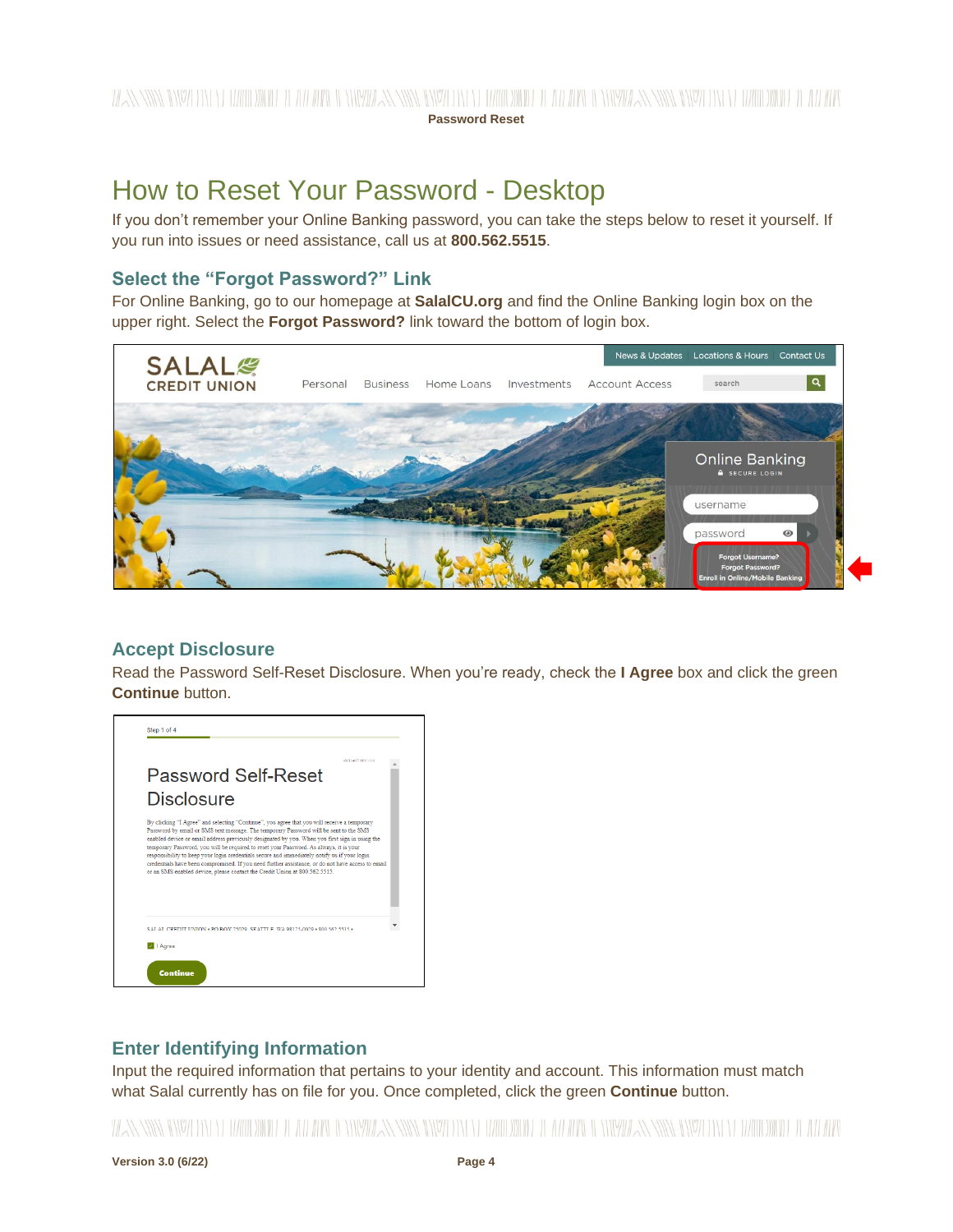## WANNING CHARLEN DI WATER WELL AND THE CHARLEN SENIOR CHARLEN WITH A WATER OF THE WARDER WITH NEW YORK CHARLEN WITH A WARD OF THE WITH **Password Reset**

| Verify your identity                                                                                                                                                                                                                                                                                                                                                                                          |
|---------------------------------------------------------------------------------------------------------------------------------------------------------------------------------------------------------------------------------------------------------------------------------------------------------------------------------------------------------------------------------------------------------------|
| Enter the information below to verify your Salal Credit Union account. Your account number<br>can be found on your monthly statement or account agreement. DO NOT include the zeros at<br>the beginning of your account number. Business Banking users please enter your business<br>TIN/EIN number instead of your SSN. For your security, you will be locked out of the system<br>after 3 invalid attempts. |
| Username                                                                                                                                                                                                                                                                                                                                                                                                      |
| Email                                                                                                                                                                                                                                                                                                                                                                                                         |
| Personal - Use SSN<br>Business - Use TIN/EIN                                                                                                                                                                                                                                                                                                                                                                  |
| Zip Code                                                                                                                                                                                                                                                                                                                                                                                                      |

# **Password Reset Method**

Select the method you would like a verification code sent to for resetting your password.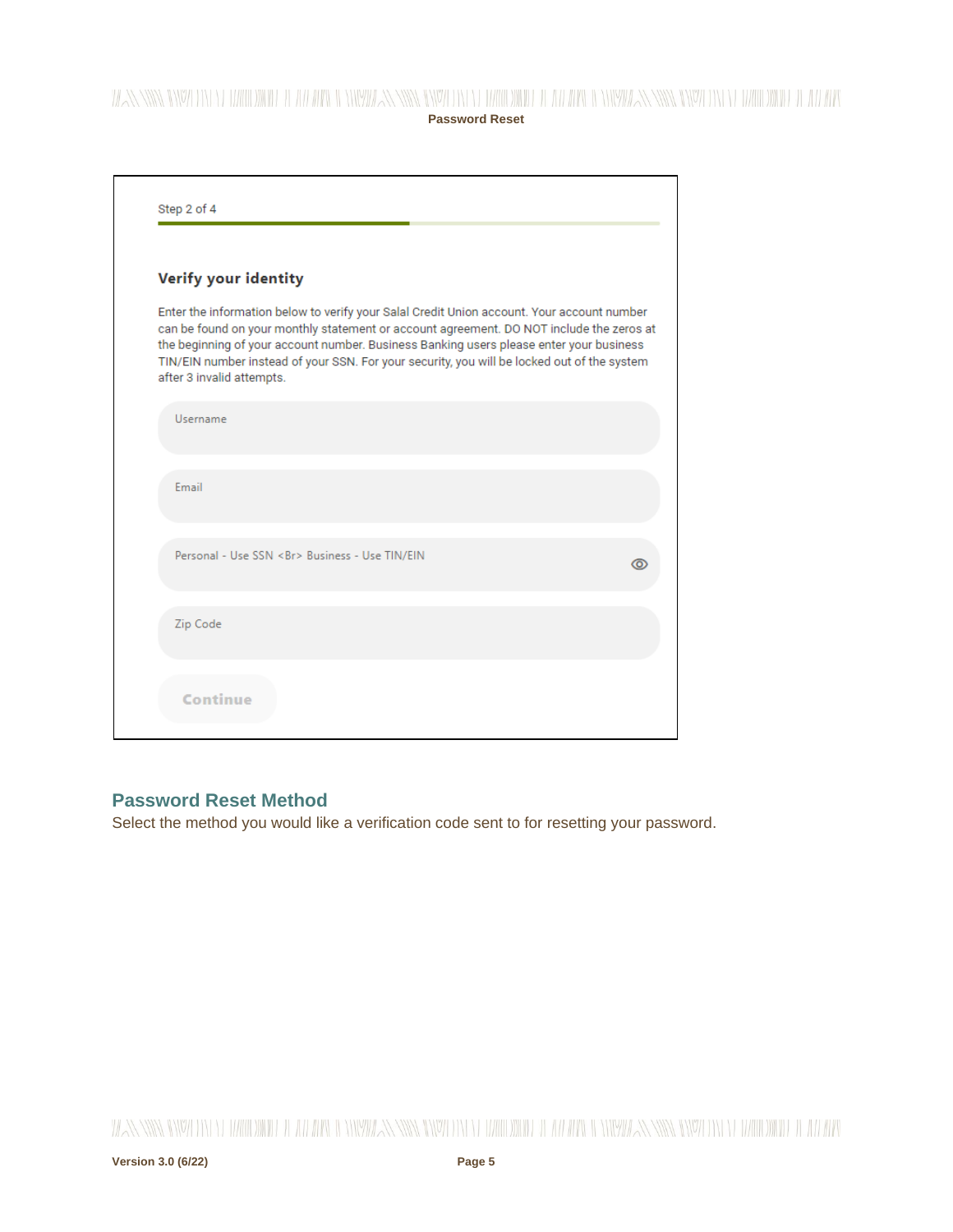## WANNING DIVIDIN YERHIRDININ DEAN HALIN'IN DINIYINAN YAYA DIYED DINED DINIDI A AN ARA DINIYINAN NIWA DIYEYO DIYED DI ANI ARA **Password Reset**



Input the verification code proved and click **Verify**.

| Enter the 6 digit time-based one time passcode from your security application. |
|--------------------------------------------------------------------------------|
|                                                                                |
|                                                                                |
| <b>Enter Code</b>                                                              |
| Enter Code Shown In Your Two-Factor Authentication App                         |
| Change method                                                                  |
|                                                                                |
|                                                                                |
|                                                                                |

WANNING INVERSION OF HALLOWIDE IL AN APOLI ONIVATAN INVERSION OF HALLOWIDE IL AN ARCHEOLOGICAN SING INVERSION ON DE ANNO WIDE IL AN ARC